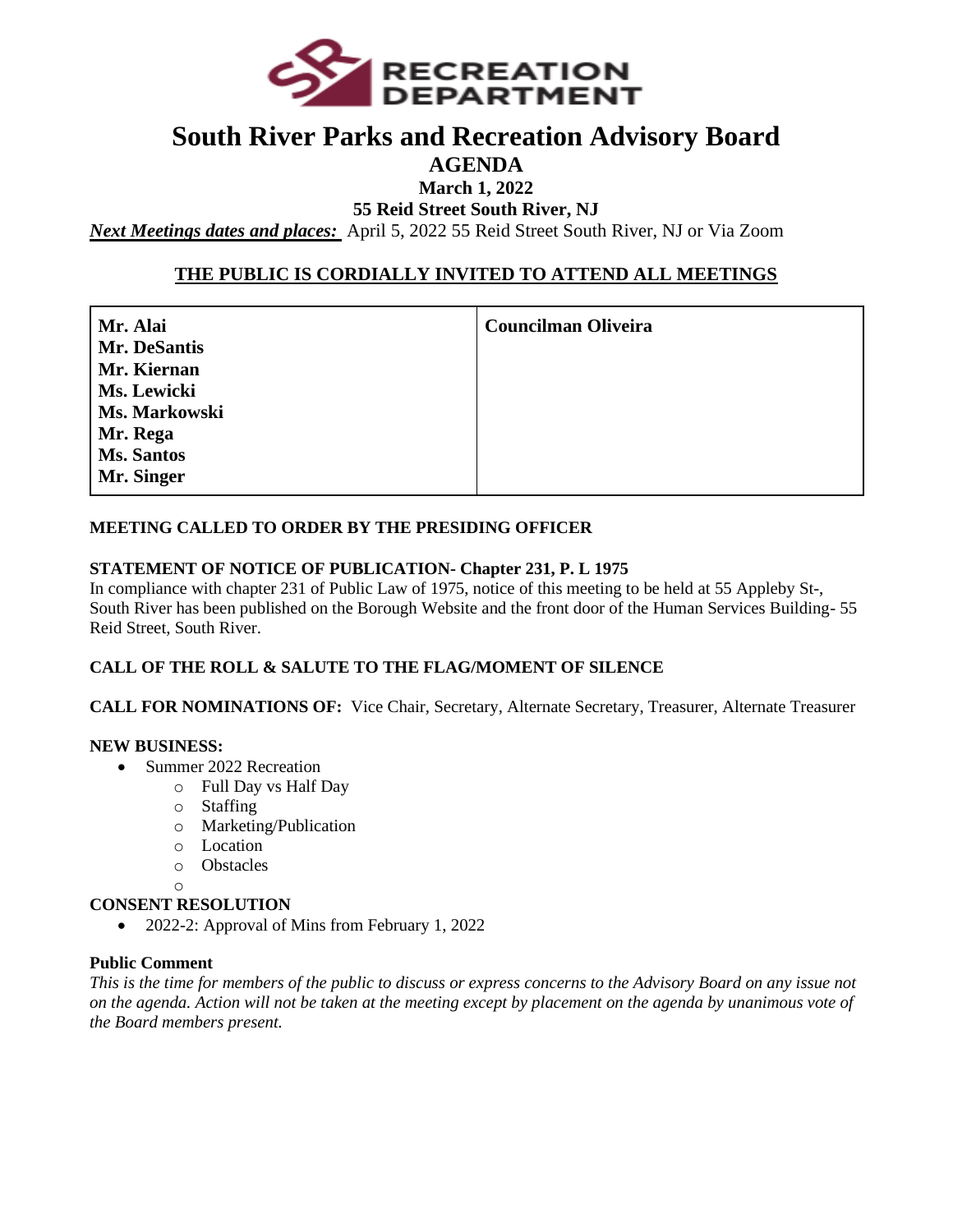

## **South River Parks and Recreation Advisory Board**

#### **AGENDA** March 1, 2022 55 Reid Street South River, NJ

#### **DIRECTORS REPORT**

• Spring 2022 Update on Sports and Programs

**ADJOURNMENT**